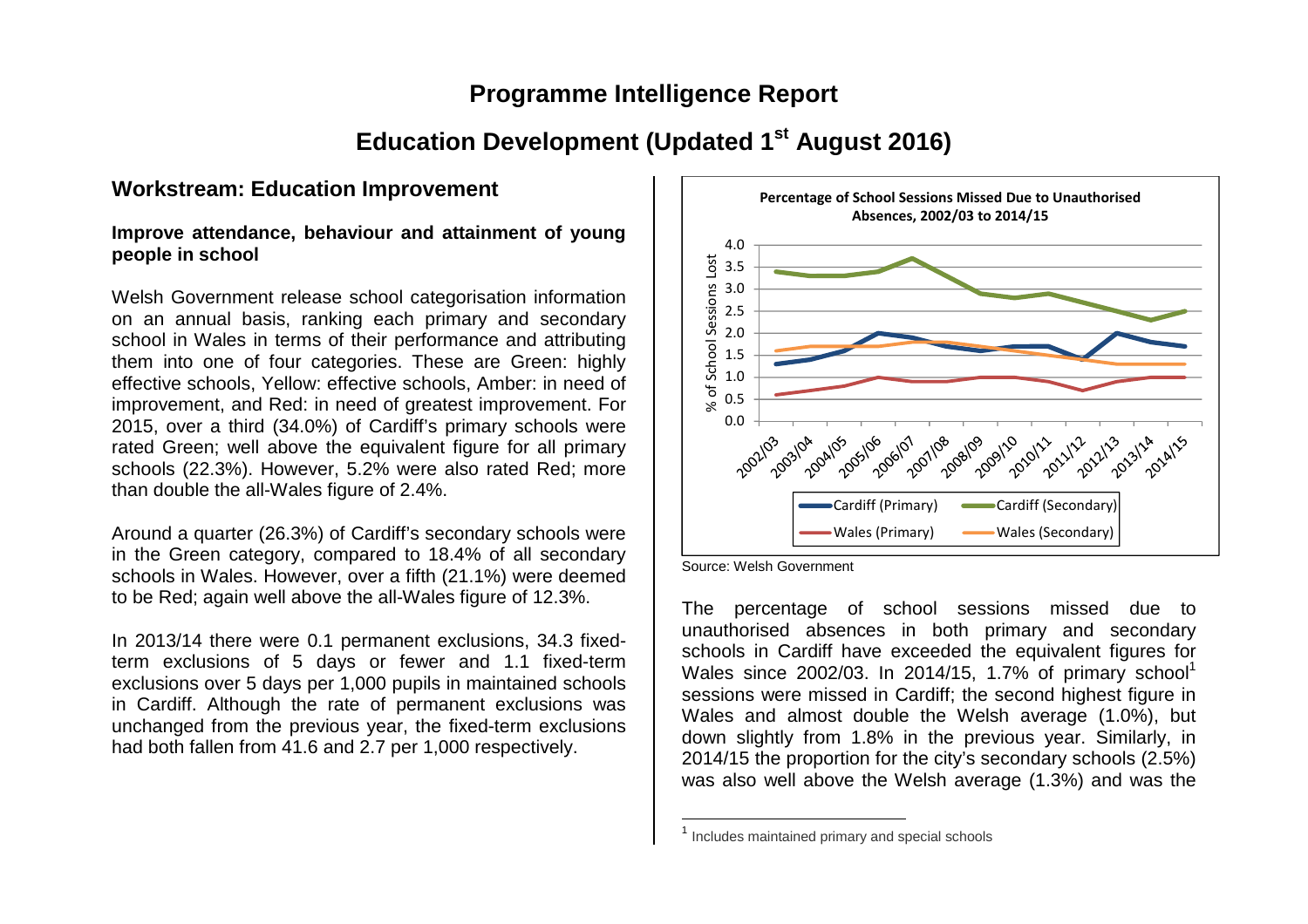highest rate in Wales<sup>2</sup>, having increased from 2.3% in the previous year.



Source: Pupils' Attendance Record, Welsh Government

Pupils that are absent for at least 20% of half-day sessions are defined by Welsh Government as being persistent absentees. Since 2007/08, the proportion of compulsory school age $^3$  pupils in Cardiff that are persistent absentees has generally followed a downward trend for both primary and secondary schools, although they have predominantly compared poorly with the equivalent figures for Wales as a whole. In 2014/15, 1.4% of pupils in Cardiff primary schools were persistent absentees; the same as the all-Wales rate and down from 1.9% in the previous year. In contrast, the proportion of 5.1% for Cardiff secondary school pupils was up from 4.9% in 2013/14 and exceeded the Wales figure of 4.5%.

Over four-fifths (86.7%) of Foundation Phase pupils in Cardiff achieved the Foundation Phase Indicator in 2015. This was up from 83.7% in 2014 but was marginally below the Welsh average of 86.8%.

The proportion of Key Stage 2 pupils in Cardiff who achieve the Core Subject Indicator increased from 77.9% in 2010 to 87.8% in 2015; slightly above the Wales figure of 87.7%. This was in contrast to 2010 to 2014 when achievement levels were consistently below the Welsh average.



Source: Welsh Government

Conversely, in 2015, the percentage of Key Stage 3 pupils in Cardiff (83.4%) achieving the Core Subject Indicator was

<sup>2</sup>Includes maintained secondary and special schools

 $^3$  Aged 5 to 15 on 31 August before the start of the academic year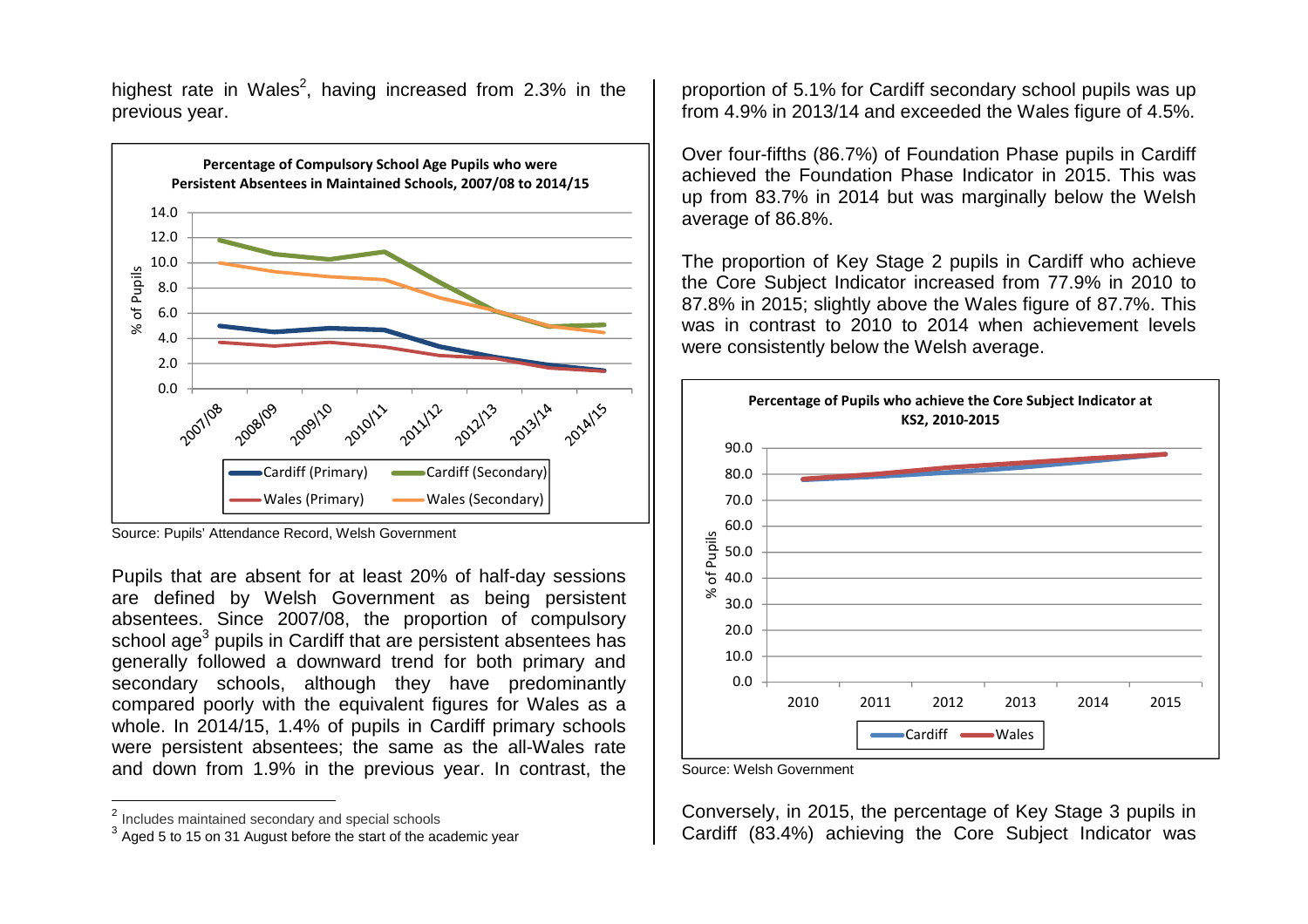below the Welsh average (83.9%), after having the higher of the two proportions between 2010 and 2014. Despite being overtaken by the national figure, the local authority rate continued to follow an upward trend; rising from 65.3% in 2010 to 83.4% in 2015.



Source: Welsh Government

In 2015, around three-fifths (59.3%) of the Key Stage 4 pupils in Cardiff achieved the level 2 threshold including a GCSE A\*- C in English/Welsh and Maths. This has steadily increased since 2008, when it stood at 43.5%, and in 2015 rose above the Wales figure (57.9%) after consistently being below it in the preceding years.



Source: Welsh Government

## **Workstream: Engagement and Progression**

**Reduce the number of young people who are not in education, employment or training** 

At the end of August 2015, 4.0% of those aged 16-18 in Cardiff were in either Tier 1 (2.6%) or Tier 2 (1.4%) of Careers Wales' Tier Model<sup>4</sup>. However, across the NPAs this proportion ranged from 2.6% in Cardiff North to 5.9% in Cardiff South West. As well as Cardiff South West, the figures for Cardiff East (5.4%) and City & Cardiff South (4.6%) also exceeded the city average.

 $^4$  Tier 1: No contact with Careers Wales or the Local Authority. Tier 2: Require preengagement courses or are unavailable for work.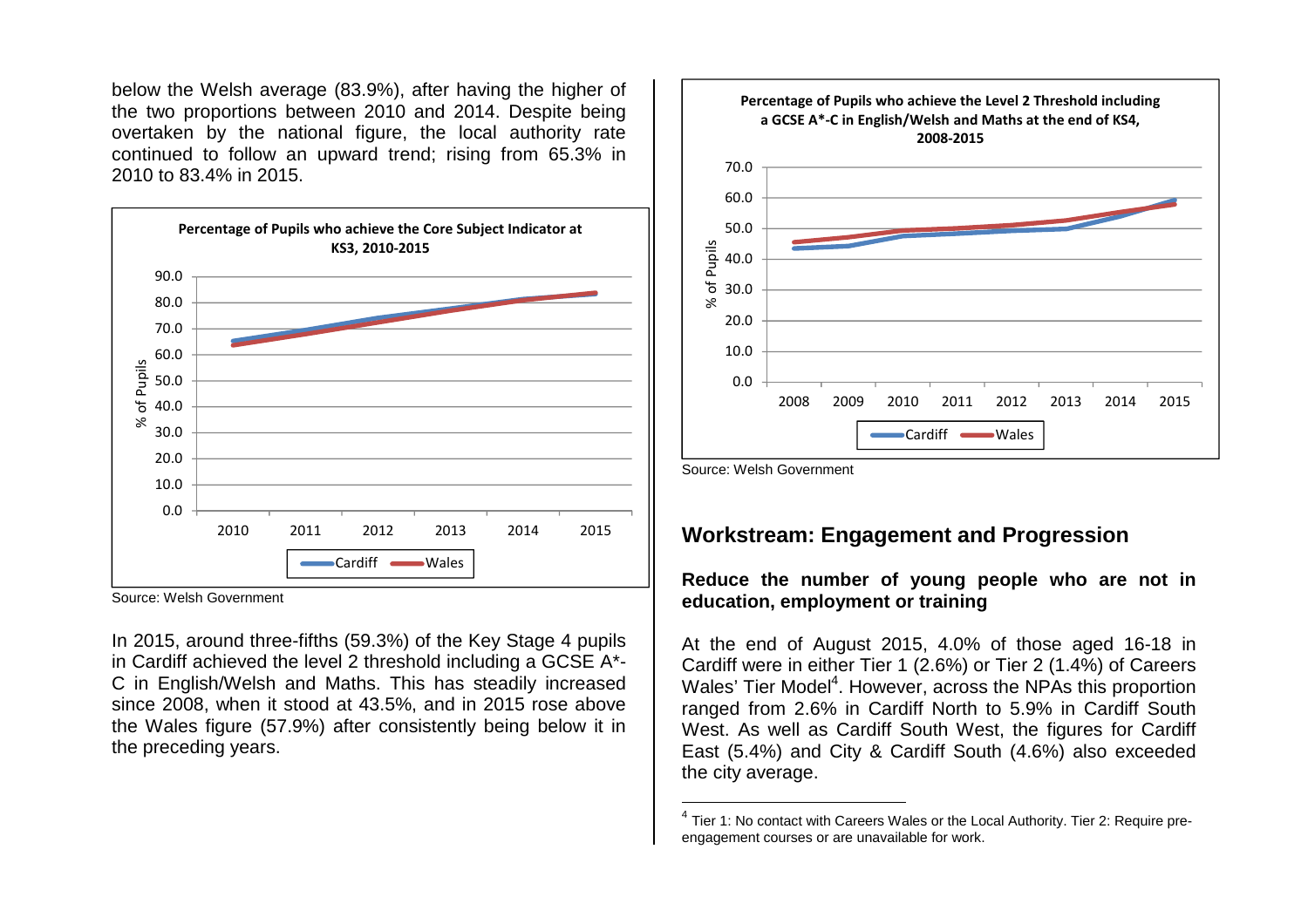



When looking at the destination of year 11 school leavers in Cardiff between 2005 and 2015, it can be seen that the percentage known to be NEETs has consistently exceeded the equivalent figure for Wales, despite following a downward trend between 2008 and 2014. In 2015, 4.5% of year 11 school leavers in the city fell into this category. This was up from 4.3% in 2014, the first increase since 2008, and compared with 2.8% across Wales.

Year 13 school leavers in Cardiff that are known to be NEETs, in contrast, followed an upward trend between 2005 and 2011, before falling back sharply in 2012 and 2013. Despite a rise in 2014 to 4.4%, the rate declined again in 2015 to 3.0%; the lowest proportion since 2005 and below the national

average of 3.8%. In fact, over the period the Cardiff figure has only once exceeded that of Wales; in 2011.



Source: Careers Wales / ELLS, Welsh Government, StatsWales

From the beginning of 2013, the claimant count<sup>5</sup> rate in Cardiff of those aged 18 to 24 has consistently been below the Welsh average. Both areas have generally followed a downward trend since this time, although the Wales figure has fallen at a faster rate, causing the difference between the two proportions to diminish. In June 2016 this figure was 2.1% in Cardiff and 3.2% in Wales; compared with 2.6% and 3.8%, respectively, twelve months previously.

 $<sup>5</sup>$  The Claimant Count measures the number of people claiming benefit principally</sup> for the reason of being unemployed.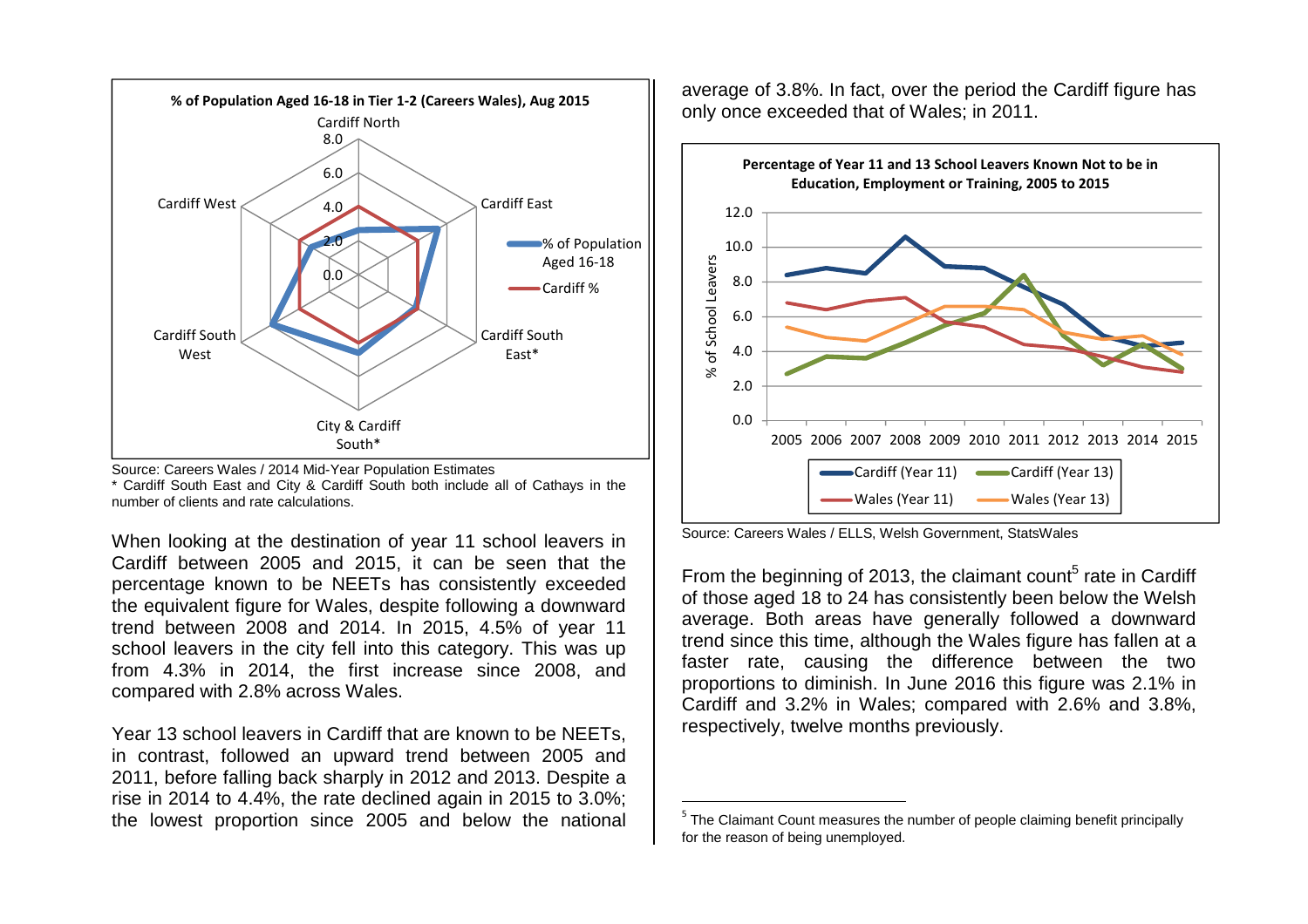

Source: Claimant Count, Nomis

Within Cardiff, the highest claimant count rate for those aged 18 to 24 is in Cardiff East (5.7%); more than double the city average, as is also the case in Cardiff South West (4.8%). Cardiff West (2.7%) and Cardiff North (2.2%) also exceed the Cardiff figure. In contrast, Cardiff South East (1.1%) has the lowest rate, followed by City & Cardiff South (1.4%).



Source: Claimant Count, Nomis / Mid-Year Population Estimates, ONS $^6$ 

The first Jobs Growth Wales scheme was introduced by the Welsh Government in April 2012, aimed at providing job opportunities for 16-24 year olds that are job ready but have had difficulty securing employment<sup>7</sup>. This original programme came to an end in April 2015, with 2,482 job opportunities created in Cardiff and 2,041 job opportunities filled. However, new funding was secured in May 2015 for a second Jobs Growth Wales scheme, allowing the programme to continue for a further three years, with the first jobs advertised in mid-June.

 $<sup>7</sup>$  More information can be seen at</sup>

 $6$  Numbers of claimants used in the calculations had been rounded to the nearest five. Cardiff rate has been calculated using the 2015 mid-year population estimate. NPA rates have been calculated using 2014 mid-year population estimates.

http://wales.gov.uk/topics/educationandskills/skillsandtraining/jobsgrowthwales/?lang=en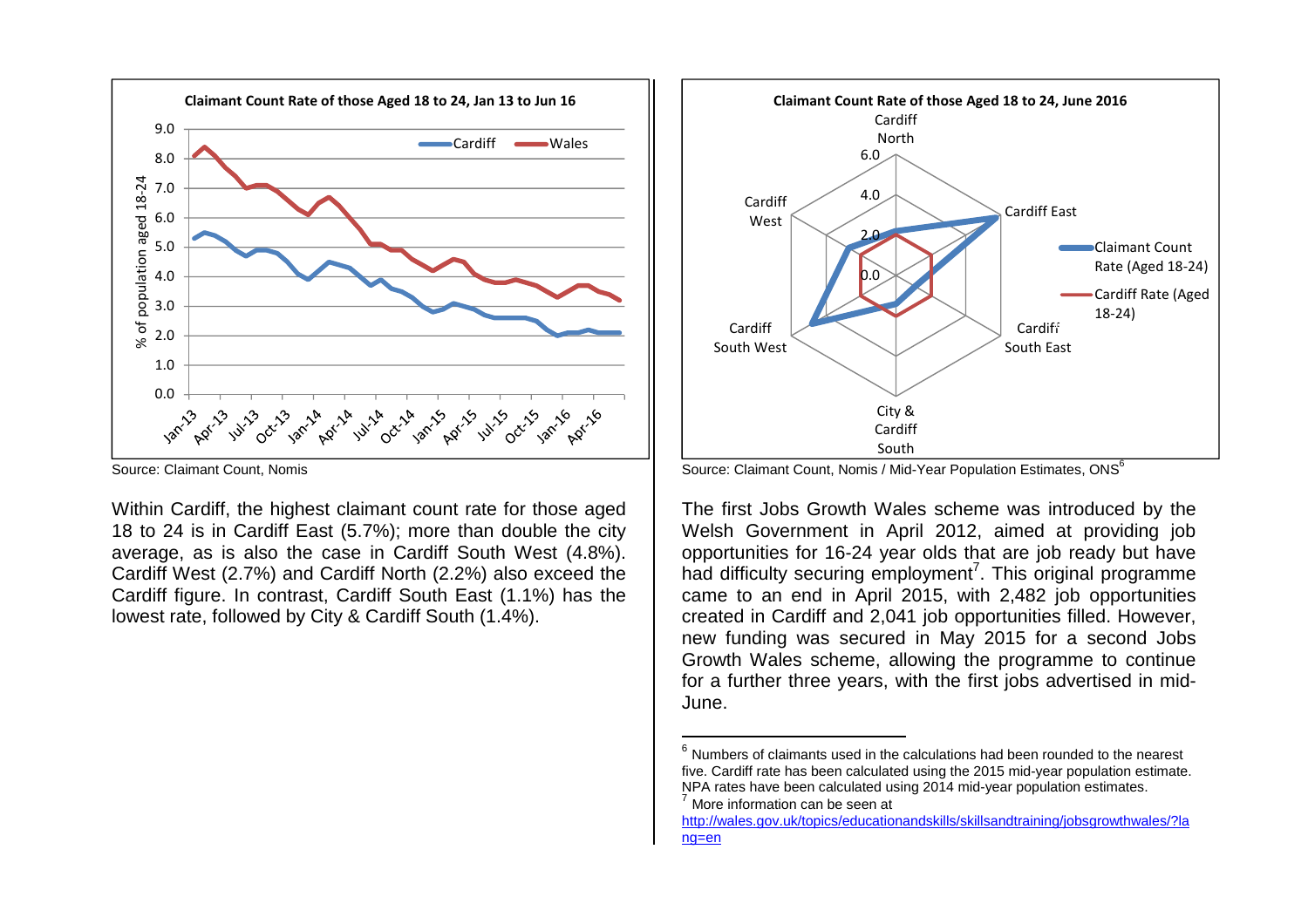#### **HE/FE and Adult Community Learning**

According to the Jan – Dec 2015 Annual Population Survey, more than two-fifths (43.5%) of the Cardiff population aged 16-64 are qualified to NVQ4+; well above the comparative Wales figure of 33.6%. The local authority also has a higher percentage with NVQ3+ (65.2%), NVQ2+ (77.1%), NVQ1+ (85.7%), while it has a smaller share with No Qualifications (8.8%). Although, Wales has a higher percentage with Trade Apprenticeships and other qualifications, this suggests that the Cardiff working age population is generally more qualified than the national average.



Source: Annual Population Survey, Nomis

In 2014/15 there were 44,150 Higher Education (HE) students enrolled at Cardiff University and Cardiff Metropolitan University<sup>8</sup>; representing around a third (33.2%) of the Wales total. This was up 1.3% on the previous year, compared to an all-Wales decrease of 3.0%.

Of the HE enrolments at Cardiff University and Cardiff Metropolitan University in 2014/15, 20,595 of them were first year enrolments $9$ . This again accounted for 33.2% of the Wales total but was down 6.1% on 2013/14. In comparison, Wales saw a smaller decrease of 5.9%.

Meanwhile, in 2014/15, 15,290 Welsh domiciled students were enrolled at UK HE Institutions, including 8,045 first year enrolments. These had both fallen by 0.2% and 0.7% respectively since the previous year, although all Welsh domiciled students had seen greater reductions of 2.9% and 5.0%.

In 2011/12, 93.7% of first degree leavers from Cardiff University and 95.0% from Cardiff Metropolitan were in work or further study. These were up from 92.6% and 90.3% respectively in 2010/11, and both exceeded the figure for all Welsh HE Institutions of 91.6%.

The percentage of young full-time first degree entrants not continuing in HE after their first year was 4.2% for Cardiff University and 8.5% for Cardiff Metropolitan University in

<sup>&</sup>lt;sup>8</sup> Source: HESA

<sup>&</sup>lt;sup>9</sup> Source: HESA/StatsWales